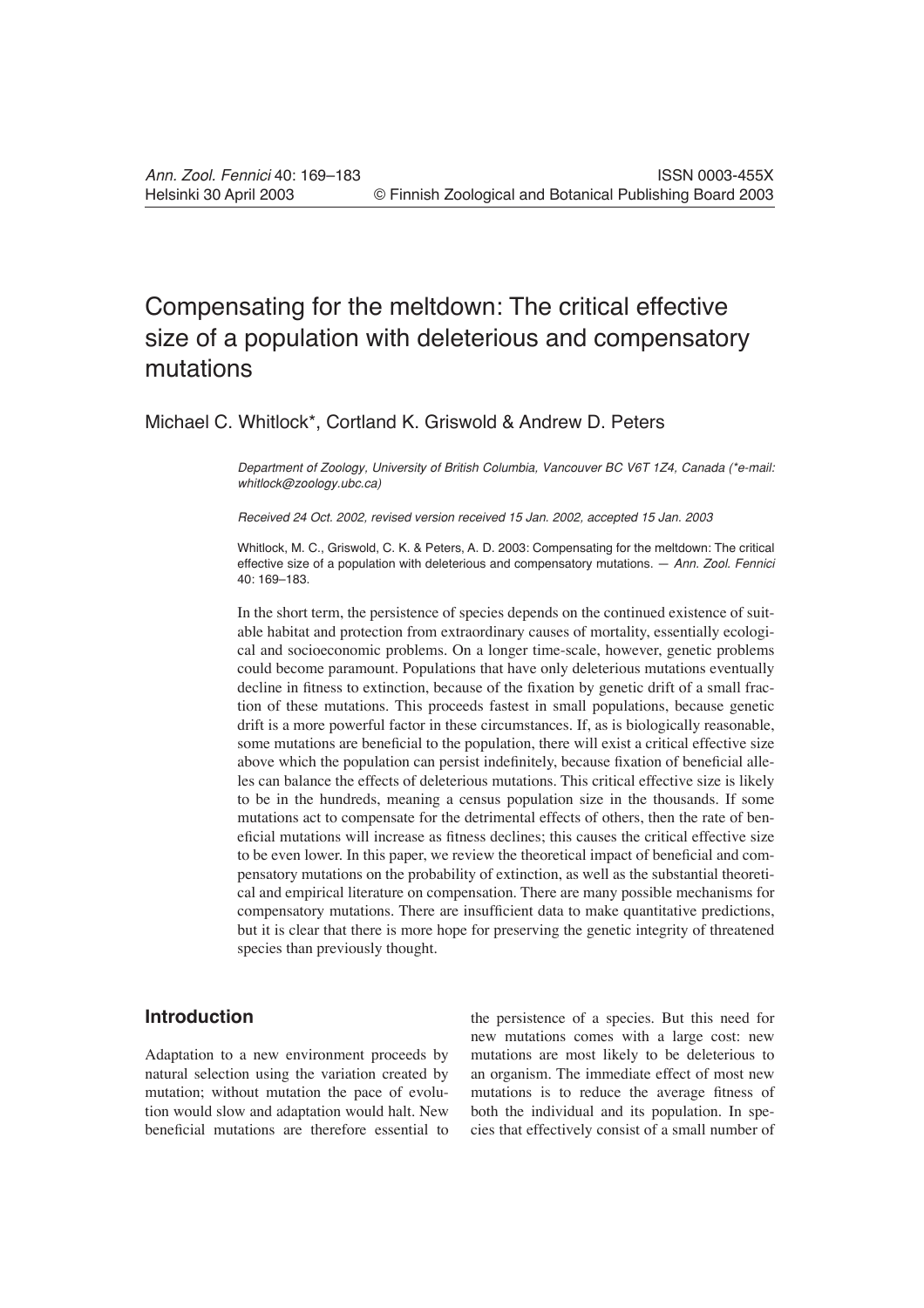individuals, genetic drift can permit the fixation of deleterious mutations, thereby lowering the mean fitness of the species over a longer term. If this fixation of deleterious alleles continues unabated, this "mutational meltdown" can result in the eventual extinction of the species. This is thought to be one of the most serious genetic threats to the persistence of endangered populations (Charlesworth *et al.* 1993, Lynch *et al.* 1995a, 1995b, Lande 1994, 1995, 1998).

It is expected that most new mutations affecting fitness in a reasonably well-adapted population would be deleterious — if we were to randomly change a piece of machinery we would expect that it would function worse rather than better. Very occasionally, the function would improve, but this would be far outweighed by the dysfunction caused by other mindless tinkering. So it is with biological evolution: when mutations occur at random throughout the genome, on average they reduce the fitness of the individuals that carry them. This rather obvious prediction is borne out by experiments measuring the effects of new mutations; on average mutations alone will reduce the fitness of the individuals and populations that they occur in (Lynch *et al.* 1999).

But this is not to say that *all* mutations are deleterious. We know that some mutations are beneficial from the simple fact that evolution does proceed. This can be seen in a more controlled fashion by, for example, the experiments of Lenski and his collaborators, which have shown that even when genetically-uniform populations of *Escherichia coli* are begun with no genetic variation, they quickly increase in fitness by selection on *de novo* mutations (Lenski *et al*. 1991). This pattern is seen repeatedly, not only in the various replicates of these *E. coli*. experiments, but also in a long series of microbial evolution studies (Burch & Chao 1999, Holder & Bull 2001, Zeyl *et al*. 2001).

The distribution of new mutations into beneficial and deleterious categories becomes particularly important in species with relatively few individuals. Two features distinguish evolution in small populations from that in large populations. First, the allele frequency change from one generation to the next has a large random component; in other words there is random genetic drift due to the small population size. The smaller the effective size of the population, the more important genetic drift becomes relative to deterministic forces like selection. Second, there are fewer individuals in the population to have mutations, so the overall rate at which new mutations come into the population is lower; as a result there are fewer beneficial mutations available for natural selection to choose among. The effect of these two factors is that in small populations more deleterious alleles fix in populations (because they can drift to high frequencies without being as effectively opposed by selection) and fewer beneficial alleles fix (because there are fewer available to selection). At some point, this reduction in the efficacy of selection becomes critical: the population becomes small enough that the effects of fixing deleterious mutations reduce fitness faster than the effects of fixing beneficial mutations can increase fitness. At this *critical effective size*, evolution cannot increase the fitness of the species, and below this critical size the species will decline in fitness until either its situation changes or it goes extinct.

In this paper, we will review the theoretical and empirical basis of the critical effective size. In particular, we will focus on the strong possibility that the rate of beneficial mutations increases when fitness is lowered by the previous fixation of deleterious mutations. This increase is not due to discredited notions such as directed mutation, but instead comes from the simple idea that when something is broken it is easier to improve than when it is fully functional. We will review the evidence for *compensatory* mutations, that is, mutations that are more beneficial in the context of deleterious mutations than when combined with a more fit genetic background. There are many theoretical and empirical reasons to expect that compensatory mutations should be relatively common, and we explore the consequences of compensation on the probability of extinction due to mutational meltdown.

## **Definitions**

Before proceeding further, it is worth stopping for a moment to discuss the specific defini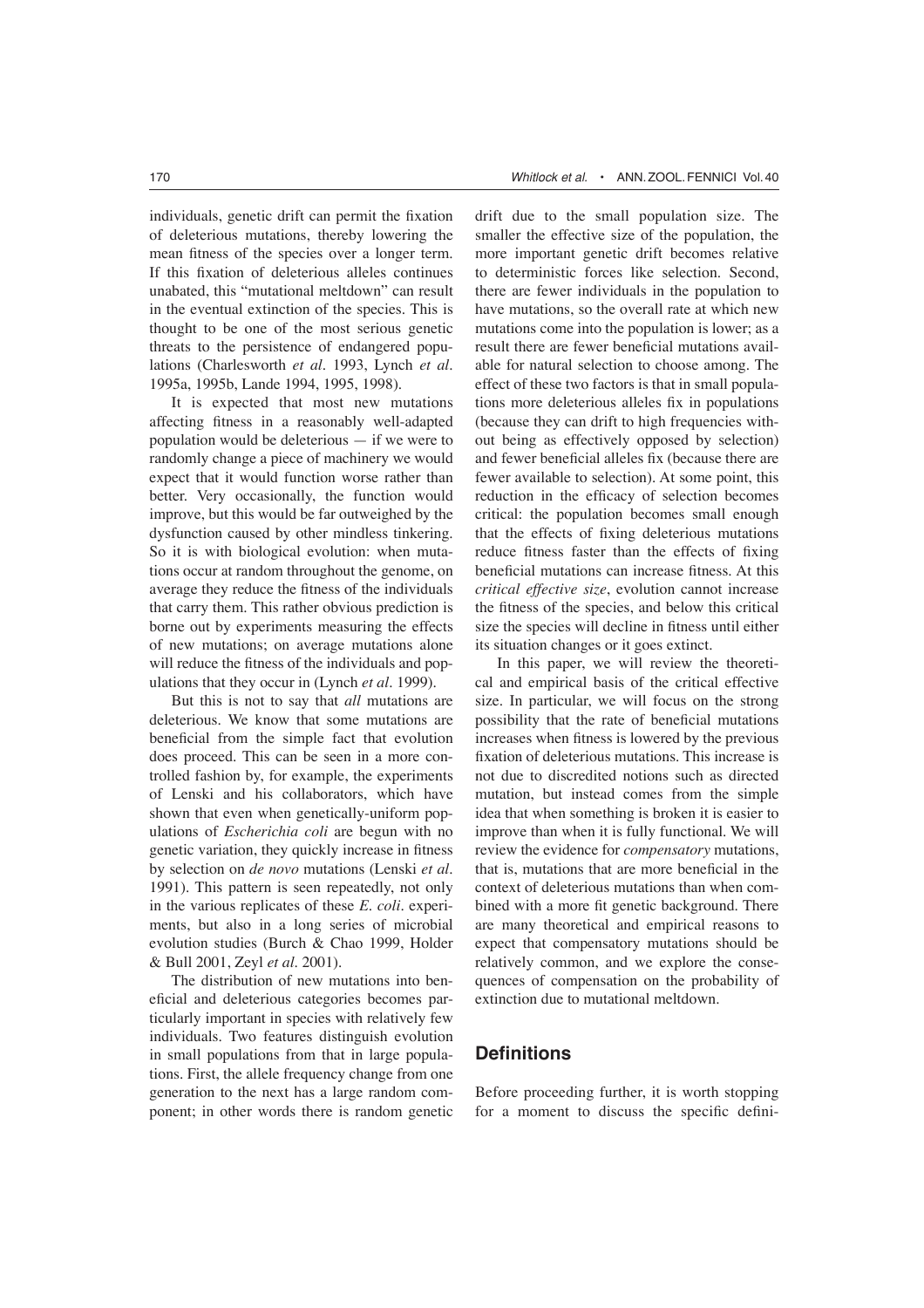tions of several terms used commonly in this article. Most critically, we will often have reason to refer to *beneficial* alleles; these are those alleles that increase the fitness of their carriers relative to the alternative alleles currently segregating at the same locus. There are several types of mutation that are subsets of beneficial mutations. First, some mutations are unconditionally beneficial to the taxa; that is, these mutations increase the fitness of their carriers in any genetic background available to the population. In a well-adapted population, these mutations are perhaps rare. *Reverse* mutations are mutations that revert the DNA sequence of a deleterious allele to the more fit ancestral state; these are also referred to as *back mutations* and by definition can only occur subsequent to a deleterious mutation event. Another subset of beneficial mutations is *compensatory*  mutations; these mutations are only beneficial in the context of a previously fixed deleterious allele. The literature is ambiguous about whether back mutations should be considered to be compensatory, but in any case there are potentially many more ways to compensate for a deleterious mutation than a reverse mutation. Compensatory mutations at other loci imply epistasis for fitness, because these alleles are only strongly beneficial in the genetic context of the previous deleterious mutation. When a deleterious mutation has fixed, the fitness of the genotype carrying a compensatory allele will be higher than one not carrying this allele, but the fitness of the compensated genotype need not be as great as the original, pre-fixation state. If the fitness of the compensated genotype is higher than that of the ancestral state, we call this phenomenon *supercompensation* (Phillips *et al*. 2000).

The variance *effective population size*,  $N_e$ , is a quantitative device to describe the amount of genetic drift that is expected to occur in a population. It is the size of an ideal, randomly mating population that would have the same amount of genetic drift as the real population being described. In general, the effective population size is usually much smaller than the actual number of individuals in the population; a review of estimates of  $N_{\rm s}$  has found that on average the

effective size is about 10% of the census size of a population (Frankham 1995). This is just an estimate of an average, however; in reality there is a great deal of variation in the relationship between  $N_e$  and the census size.

## **The persistence of finite populations in the face of deleterious alleles**

#### **Fixation of deleterious alleles by drift**

The possibility that the mean fitness of a population could decline as the result of deleterious alleles increasing in frequency via genetic drift was first broached by Sewall Wright in 1931, echoed by Crow in 1948 and developed further by Kimura *et al*. in 1963. At the beginning of the 1990s, Mike Lynch, his collaborators, and others developed the idea that the fixation of deleterious mutations through genetic drift could be a substantial cause for worry about the possibility of extinction of even moderately large populations (Lynch & Gabriel 1990, Lynch *et al*. 1993, 1995a, 1995b, Charlesworth *et al*. 1993, Lande 1994, 1995, 1998, Schultz & Lynch 1997). They showed that in both asexual and sexual species, populations even in the thousands had a life expectancy of a few thousand generations or less. Thus, in order to maintain biodiversity over the medium term, it is crucial to maintain a reasonably large population size. These results and those that followed had a great impact on conservation biology, forming a large part of the biological basis of the definitions of endangered and threatened species.

The conclusions of these papers are based largely on mathematical models that consider the evolutionary consequences of deleterious mutations alone. They reason that deleterious mutations are so much more common than beneficial mutations that as a first approximation it is reasonable to ignore the effects of beneficial mutations altogether. By this way of thinking, in the face of genetic drift fitness can only decline — once a deleterious mutation is fixed there is no way for the population to ever recover that loss in fitness.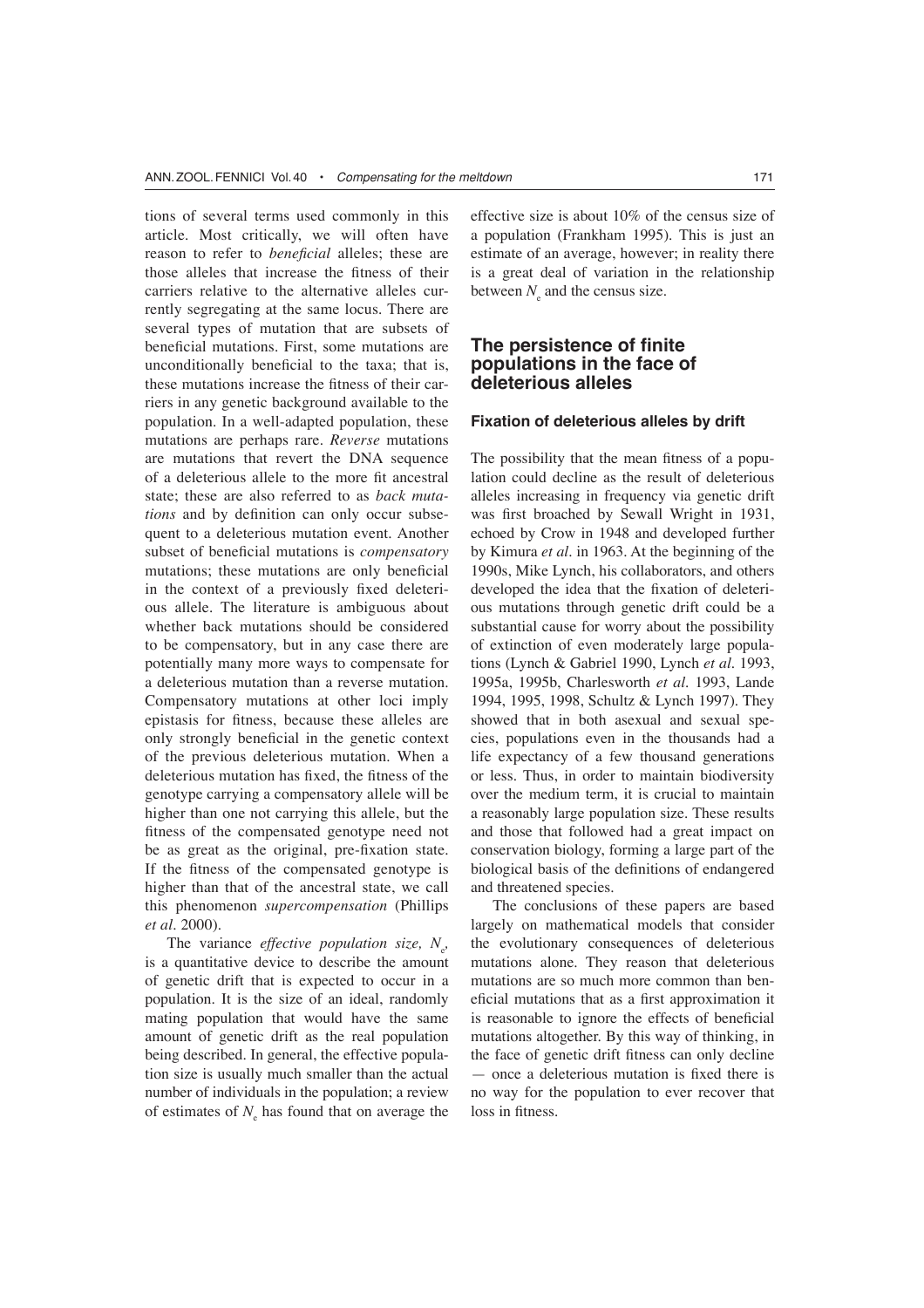

**Fig. 1.** The critical effective population size depends strongly on the coefficient of variation of the distribution of mutational effects. Four cases are plotted: — solid line (**a**): deleterious mutations are 1000 times more likely than beneficial and the mean effect of either is 0.02; — dotted line (**b**): same as **a** except deleterious mutations are 10 000 more likely; — dashed line (**c**) same as **a** except the mean effect of beneficial mutant is 0.005; — dot-dashed line (**d**) same as **a** except both beneficial and deleterious mutations average effect is 0.002. The critical  $N_{e}$  at which fixation of beneficial alleles counters the loss of fitness due to deleterious mutations is highest for values of the coefficient of variation near unity, i.e. when mutational effects are exponentially distributed. Reducing the mean effect of either beneficial or deleterious alleles increases the importance of genetic drift and therefore increases  $N_{\text{scrit}}$ .

## **Mutational meltdown with beneficial alleles**

Yet we know that beneficial mutations are possible, even if they are not common. The first analysis of the effects of beneficial mutation on the change in fitness of small populations was by Schultz and Lynch (1997) who with simulations showed that population sizes in the hundreds or thousands were required to prevent loss of fitness due to drift. Lande (1998) allowed for reverse mutations and showed that this class of mutations would not be sufficient to halt the meltdown but could slow somewhat the rate of decline towards extinction.

These models were extended by Whitlock (2000) who showed that there is a critical effective population size,  $N_{\text{ecrit}}$ , below which a population will decline towards extinction as a result of the fixation of deleterious alleles. However, above this critical effective size, a species would be able to persist indefinitely, because the loss

of fitness from the fixation of deleterious alleles could be counterbalanced by a gain in fitness due to beneficial alleles. The critical effective size is the point at which the increase in fitness due to the fixation of beneficial mutations,  $\Delta W_{\text{B}}$ , is exactly balanced by the decrease in fitness from the fixation of deleterious mutations,  $\Delta W_{\rm D}$ . These are the products of the numbers of new mutations per genome of a particular type, the probability that mutations of that sort fix, and the fitness effects of the mutations. With an exponential distribution of fitness effects of new mutations, these two quantities turn out to be approximately

$$
\Delta W_{\rm B} \cong 8U_{\rm B}N_{\rm e}\lambda_{\rm B}^2\tag{1}
$$

and

$$
\Delta W_{\rm B} \approx \frac{U_{\rm D}}{8N_{\rm s}^2 \lambda_{\rm D}}
$$
 (2)

where  $U_{\text{D}}$  and  $U_{\text{B}}$  are the numbers of new deleterious and beneficial mutations, respectively, per genome per generation, and  $\lambda_{\rm p}$  and  $\lambda_{\rm g}$  are the mean effects of the deleterious and beneficial mutations. (Note that  $\lambda_{\rm p} < 0$ .) When we solve for the point at which fitness neither increases nor decreases, we find that the critical effective size occurs at

$$
N_{\text{e,crit}} \cong \sqrt[3]{\frac{U_{\text{p}}}{64\lambda_{\text{B}}^2|\lambda_{\text{p}}|U_{\text{B}}}}
$$
(3)

More general calculations in Whitlock (2000) allow for the effects of mutations to be gammadistributed. The gamma distribution is a more general family of distributions (that includes the exponential), and Whitlock (2000) showed that the critical effective size is always highest when the distributions are approximately exponential. Equation 3 is therefore a conservative value in this respect.

This critical effective size is difficult to calculate quantitatively for wild populations, because a few of the parameters of the model are largely unknown from natural populations, such as the mutation rate and distribution of new beneficial alleles. Yet with plausible and conservative guesses of these parameters, the critical effective size is likely in the low hundreds (Whitlock 2000). Examples of these calculations are shown in Fig. 1.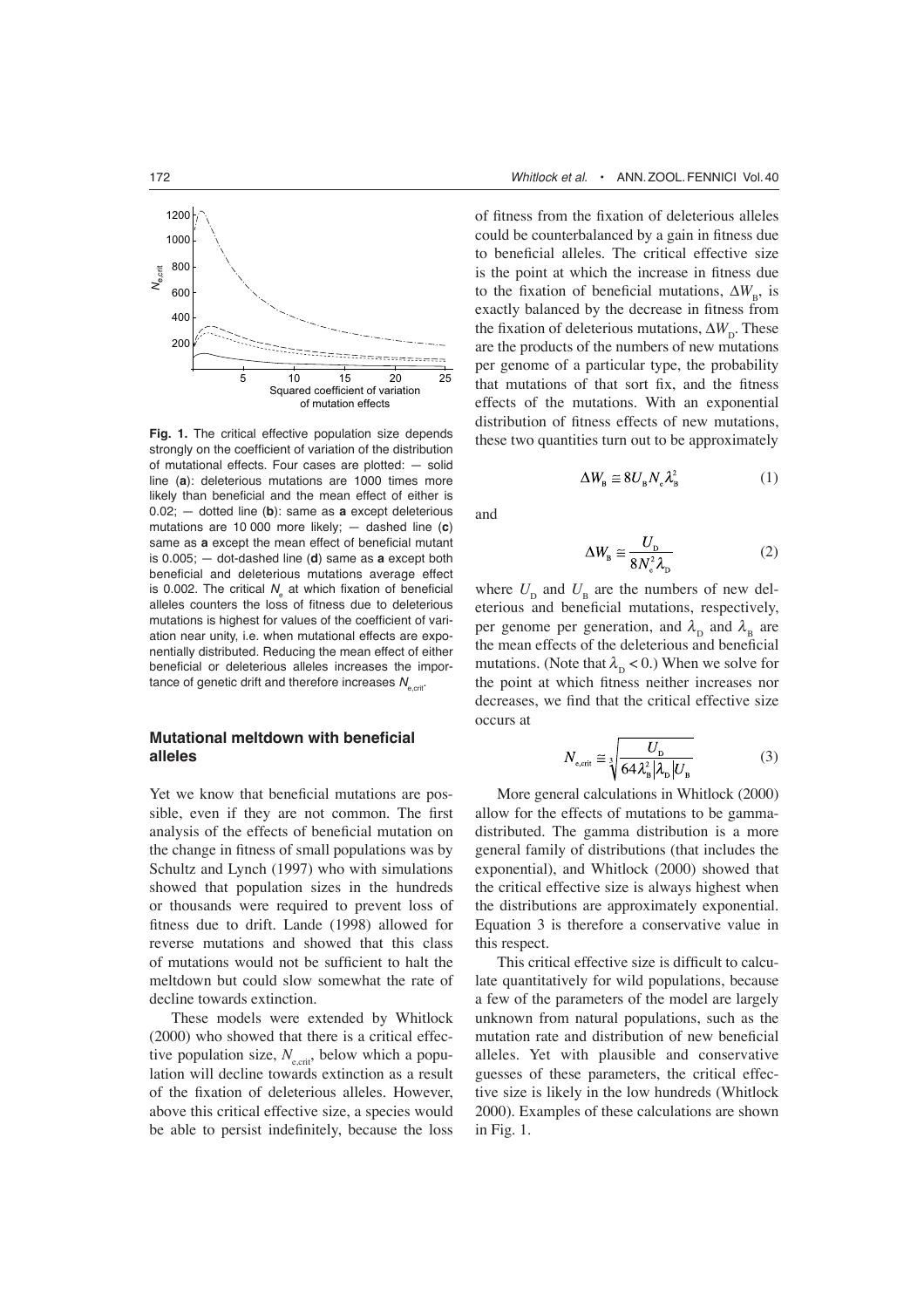These calculations depend critically on the distribution of mutational effects. In particular, what matters is the relative numbers of beneficial and deleterious mutations and the mean effects of these mutations, as well as the shape of the distribution. In general, we have almost no data on the values of these quantities. It is useful, therefore, to consider some theoretical predictions about what these values might be.

Moreover, the calculations in these papers implicitly assume that the values of these parameters are unchanging. However, as mentioned by Whitlock (2000), it is entirely possible that as the population declines in fitness by accumulating deleterious mutations, the relative rate and mean size of beneficial mutations may increase. This increase could be due to the possibility of compensatory mutations, mutations that are only beneficial after the fixation of other deleterious alleles. Much of the rest of this paper will explore the theoretical and empirical evidence for compensation.

## **Predicting the conditions when compensation is expected**

### **Stabilizing selection**

One of the most obvious conditions for which we might expect compensatory mutations is when there is stabilizing selection on a polygenic trait. With stabilizing selection, traits have an intermediate optimum. If the trait value has been able in the past to evolve to near this optimum, then large changes that either increase or decrease the value of the trait would reduce fitness. If there are a lot of loci that can potentially affect this trait, and if there are many mutations that can either increase or decrease the value of the trait, then any change away from the optimum can be repaired by changes at many other loci. If the deleterious effect of a fixed mutation were to increase the value of the trait away from the optimum, then any mutation that reduced the value of this trait would be beneficial. This idea of stabilizing selection is a common one in the evolutionary genetics literature, although there is little direct evidence for stabilizing selection.

Because stabilizing selection is based on such a simple idea, the effects of compensatory mutations can be easily modeled in this context (Hartl  $&$  Taubes 1998, Poon  $&$  Otto 2000). If we assume that there is an equal chance of a new mutation increasing the value of a character as there is of decreasing it, then some mathematical conclusions can be made. Poon and Otto investigated the expected reduction in fitness associated with finite population size for a multidimensional model with stabilizing selection. They find that for a species which has *d* dimensions along which it is experiencing stabilizing selection, the mean load *L* (i.e. the reduction in fitness of the population relative to a population in which every individual is at the optimum for each character) is given by, approximately:

$$
L \cong \frac{d}{d + 2N_{\rm s}}.\tag{4}
$$

This analysis make several assumptions. First, it assumes that the fitness of a phenotype is a linear function of its distance from the optimum. Second, it assumes that the distribution of mutational effects for each character is symmetrical around zero, and that the size of these effects are exponentially distributed. Finally, it assumes that the distribution of mutational effects is the same for each dimension and that the strength of selection is equal for all dimensions. The first assumption matters, for as Poon and Otto (2000) show in their discussion of the paper by Hartl and Taubes (1998), when the shape of the fitness function is a Gaussian curve around the optimum the load is approximately  $d/(d + 4N_e)$ . We have little data about the specific shape of selection around optima, but the difference in the two equations is less than a factor of 2.

Potentially more troubling is the last assumption, that all dimensions are equal. We have performed computer simulations to investigate the effects of varying the strength of selection and mutational effects among dimensions. Instead of a hypersphere model as used by Poon and Otto, we used a hyperellipse, where the strength of selection along any axis was drawn from an exponential distribution; thus some dimensions have much stronger section than others (*see* Fig. 2 for a description of the model assumptions, which are based on Fisher's (1930) model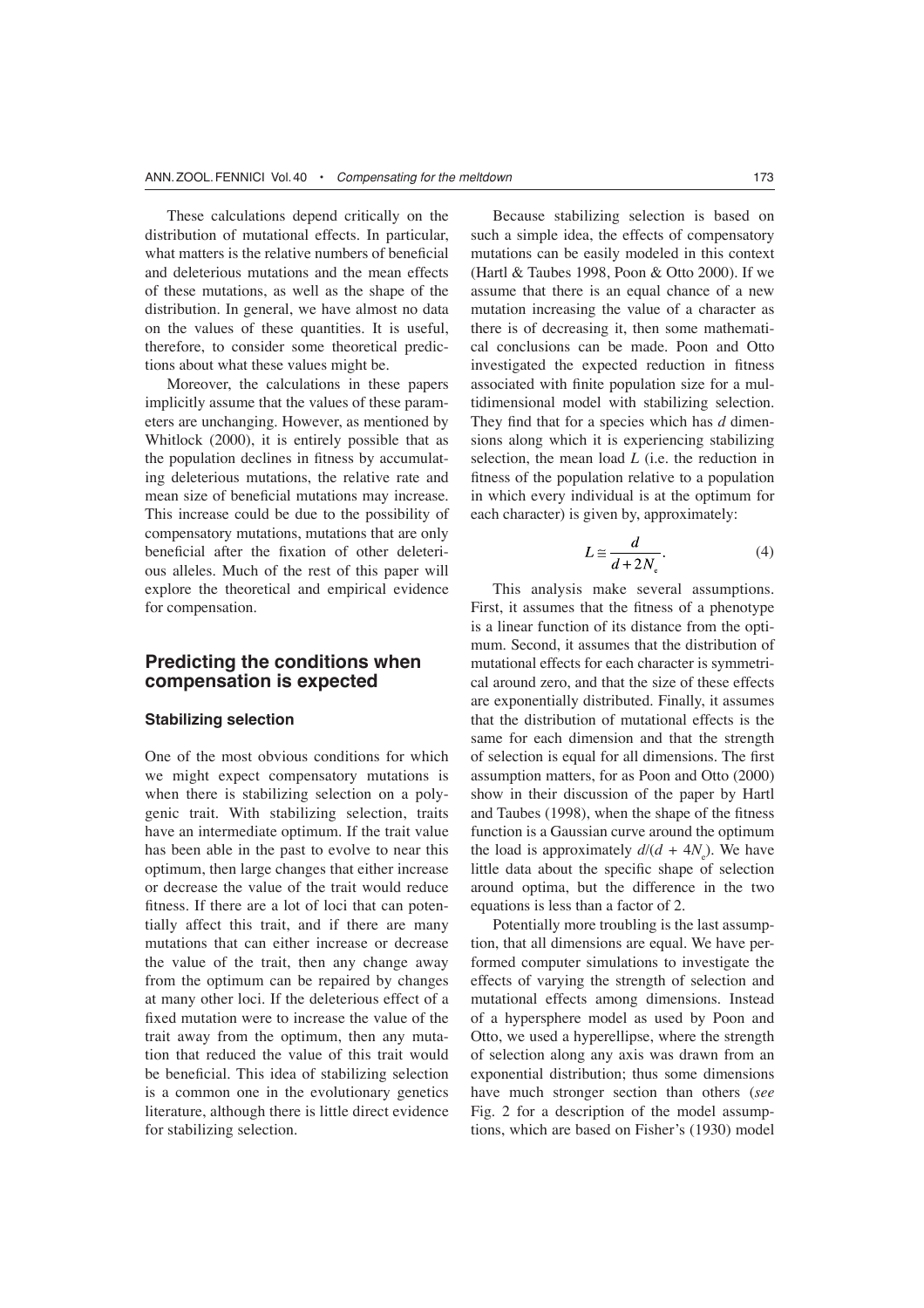

but deleterious for both characters one character

**Fig. 2.** A two-dimensional representation of the ellipsoid modification of Fisher's geometrical model. — **A**: Fitness as a function of the distance to the optimum for each of the characters separately. We assume a linear decline in fitness away from the optimum, with fitness of zero beyond a certain distance. — **B**: The two-dimensional fitness surface. The two axes represent the two different characters. A population starts adaptation at, for example, the black dot in the upper left quadrant, and the optimum phenotype is at the origin. Any mutation that takes the phenotype to within the ellipse results in a higher fitness, but only within the white rectangle is the phenotype improved along both dimensions. In the lightest grey region, adaptation is actually reduced on one character, even though the mutation is beneficial overall. Outside the interior ellipse, the fitness effect of a mutation is negative.

of the geometry of adaptation). Figure 3 shows that the effect of this change in the model is negligible. Still each dimension contributes load in indirect proportion to  $N_e$ , and the quantitative value is not far different from the model in which all dimensions are equal in selection intensity. Thus one of the more unrealistic aspects of the model, that all dimensions are equal in importance, turns out to be qualitatively unimportant to the results.



**B Fig. 3.** The drift load on phenotypes of different dimensionalities when each dimension affects fitness equally (triangles) and when the fitness effect of a dimension is exponentially distributed (squares). A phenotype at the optimum had a fitness of one and a phenotype at a distance *Bi* from the optimum for dimension *i* had a fitness of zero; the slope of the resulting fitness function on each dimension was therefore  $-1/B$ <sub>*i*</sub>. When each dimension affects fitness equally (triangles)  $B = 1.0$  for all *i*, and when the effect of a dimension on fitness was exponentially distributed (squares), the expected effect was  $B = 1.0$ . When  $B$  was exponentially distributed, most dimensions had a large effect on fitness because *Bi* was often small resulting in a fitness function with a slope of large magnitude, while a few dimensions had relatively little effect on fitness. When *Bi* was inverseexponentially distributed such that most dimensions had small effects on fitness and only a few had large effects it was found that drift load was not different from the case when fitness was uniform across dimensions. Fitness is determined multiplicatively across loci. The census and effective population sizes for all simulations were 10 individuals. Each population began evolution at the optimum phenotype. One-hundred thousand fixed mutations occurred prior to the measurement of drift load with the average of the last 100 iterations taken for measurement. To obtain estimates of the drift load, 100 replicates of the evolutionary process were simulated, except for the cases when the dimensionality was 16 or more, for which we simulated 50 replicates.

Why might this be? The load due to each dimension results from a balance between drift and selection. As a trait mean gets very close to the optimum, there is little effect of selection. This area of ineffective selection is defined by the area over which the selection differences are nearly neutral; in other words, the range of phenotypes around the optimum in which the selective differences are so small that selection cannot overwhelm drift. This zone occurs when  $s < \sim 1/2N_e$ . As a result, further fine-tuning would be impossible at that population size. Outside of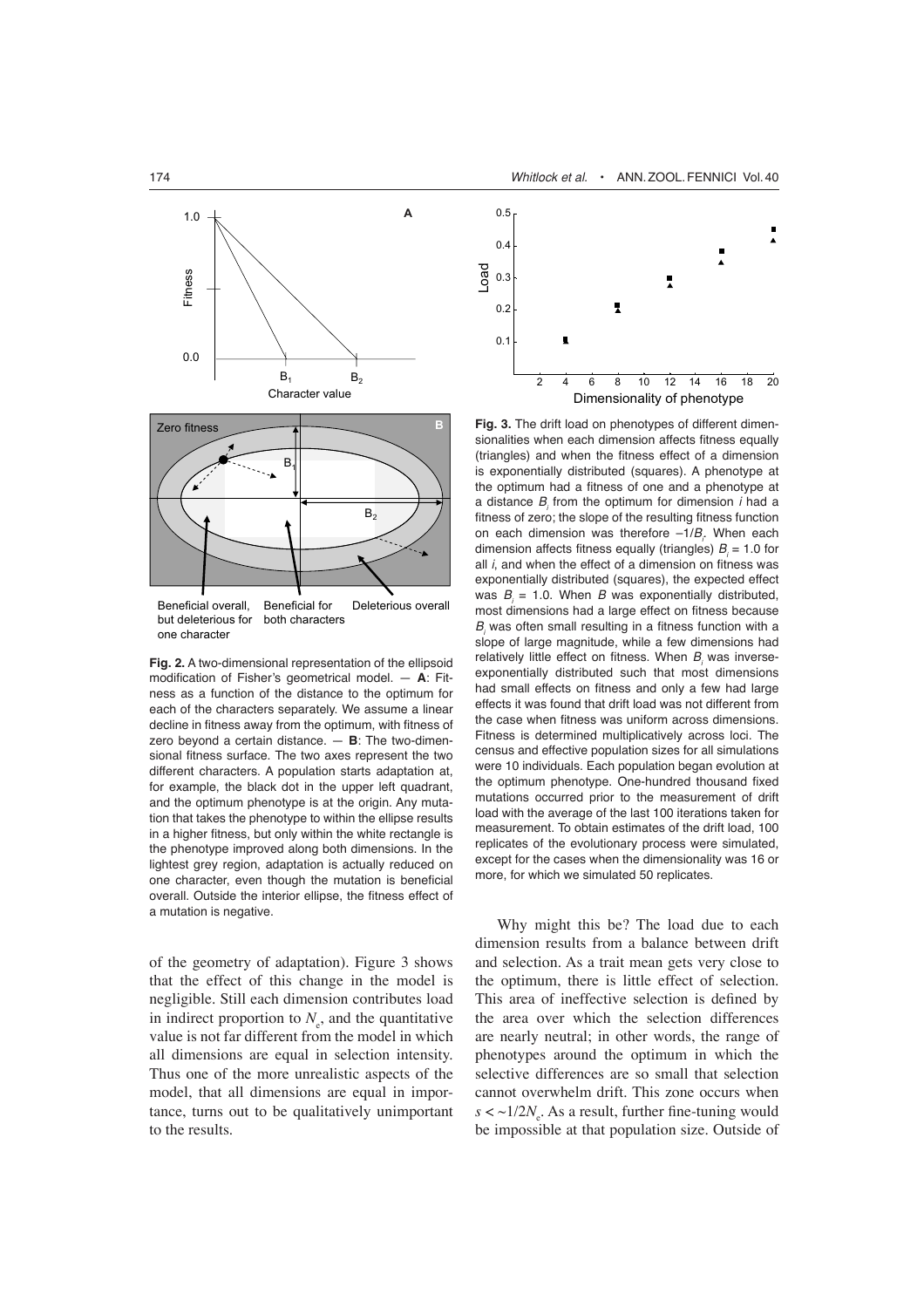this range, however, selection would be effective in moving the phenotype back towards the optimum. Therefore each dimension will contribute a load roughly equal to that at the nearly neutral boundary ( $\propto 1/N$ ), so the total load is proportional to  $d/N_e$ . Thus the strength of selection on an axis drops out — stronger selection causes greater load for a given deviation from the optimum, but with strong selection the population mean will not be far from the optimum. The predictive ability of these models is hampered by the fact that we do not know how to define dimensions, much less how many there might be for a given taxa.

The results of Poon and Otto (2000) and Whitlock (2000) are at first glance quite similar: both predict that beneficial mutations, in particular compensatory mutations, are capable of stopping the decline in mean fitness due to the fixation of deleterious alleles. But there is an important difference in their predictions. The critical effective size formulation from Whitlock (2000) argues that below a certain population size the species would decline to extinction, even with the occurrence of beneficial mutations. Poon and Otto (2000), on the other hand, predict that even at small population size the fitness of the population will be reasonably high, so long as the effective population size does not decline below the number of dimensions of the organism. Since we have little idea about the true dimensionality, *sensu* Fisher, Poon and Otto, of any species, it is hard to evaluate the probability of  $N_{\rm s}$  dropping below  $d$ . But it seems unlikely that the critical size would be very large. What explains this difference in the two models? Besides the uncertainty in the definition of the parameters of the hypersphere model, a fundamental distinction is that a model with only stabilizing selection and bidirectional mutation can *always* have compensatory mutations. In contrast, the Whitlock model allows for the fact that there can be mutations that cannot so easily be compensated. Not all biological processes are under stabilizing selection. For example, it is likely that the peak metabolic efficiency is under directional selection. It is an open question, though, to know to what extent selection is stabilizing or purifying. How many mutations are unconditionally bad, and how many are only

deleterious within the genetic context? In other words, is epistasis for fitness nearly universal, or the exception to the rule?

## **Metabolic pathways**

One special case of stabilizing selection that has been examined in more detail is the case of an optimized flux through a metabolic pathway. Thinking about the properties of metabolic pathways from an evolutionary point of view was taken far forward by the metabolic control theory of Kacser and Burns (1973, 1981). With metabolic control theory, predictions are made about the properties of metabolic pathways. By this theory, some enzymes have high "control coefficients" while others have low control coefficients, meaning that a change in the properties of some enzymes would have a large effect on the rate of metabolism for the pathway while for others a similar change in properties would have a small effect on the flux of the pathway. Kacser and Burns (1981) have shown that most enzymes in a linear pathway would have a relatively low control coefficient, meaning that a change in their performance would have little effect on fitness. These changes can be compensated by changes in other enzymes in the pathway. Hartl and Taubes (1996) showed that under these circumstances, the ability of a genome to compensate for mildly deleterious fixed alleles would be great.

## **Large compensation for small deleterious effects**

So far we have mainly discussed the kinds of mutations that might be expected to repair the damage caused by specific previous deleterious mutations. The intriguing possibility exists, however, that in some cases we might be able to predict that a few new mutations may be able to compensate for a large number of previous deleterious mutations. This possibility is exciting, because it could mean that, even though deleterious mutations could fix because the strength of selection against them was too weak to prevent genetic drift from increasing their frequency,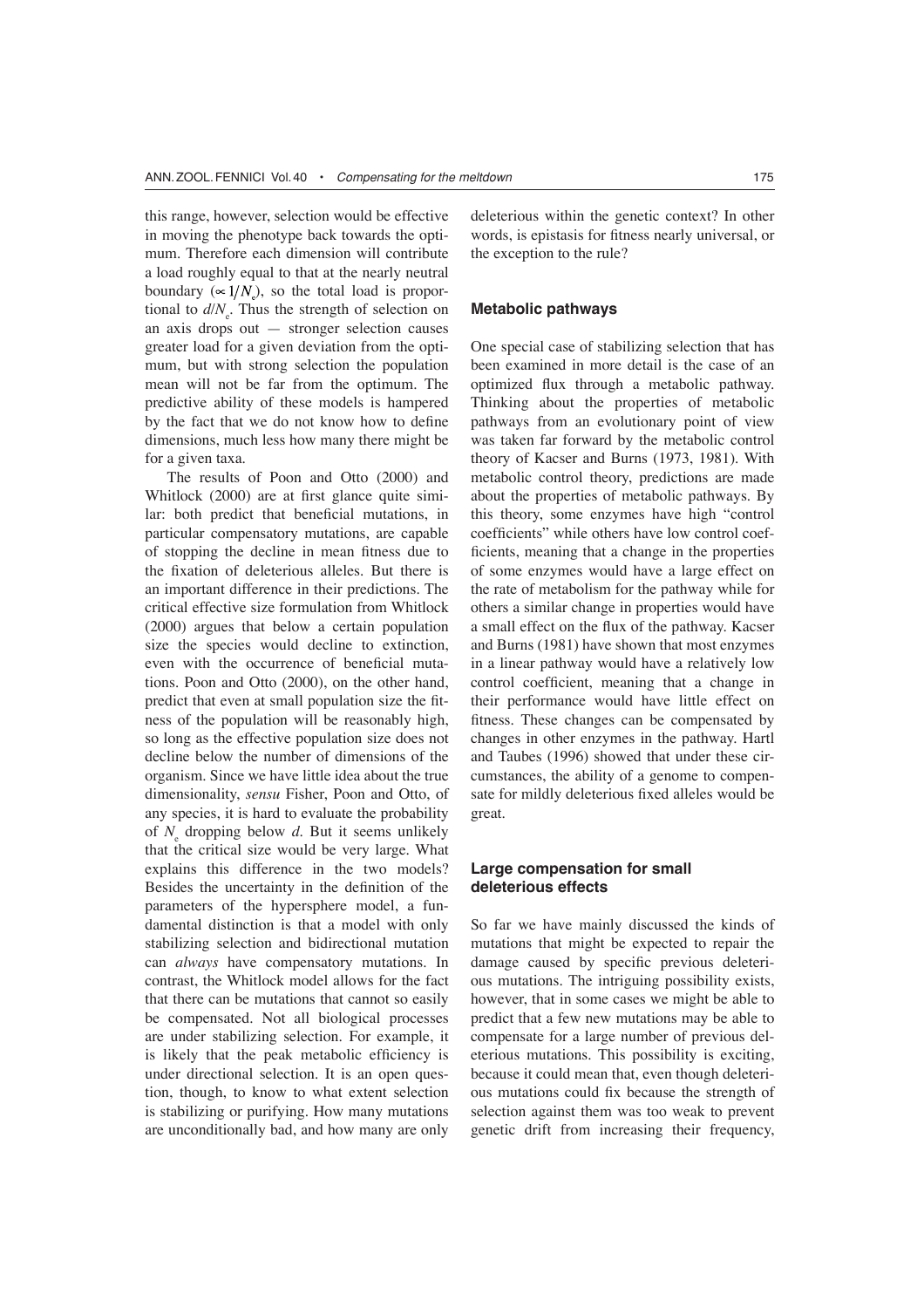selection may be strong enough to overwhelm drift in the fixation of alleles that compensate for the damage already done.

One possible example of this comes from patterns of codon usage. The genetic code is redundant; that is, most amino acids are coded for by more than one codon. One might *a priori* expect that the different codons for each amino acid would be used in roughly equal frequencies, but in most organisms this is not the case.Especially in species with relatively large population sizes, there is *codon bias*, the preferential use of one codon over others for each amino acid. This bias is thought to exist because it is more efficient to translate proteins from messenger RNA if there are fewer transfer RNA's competing for access to the anticodons on the mRNA, and this becomes possible if most codons for the same amino acid are themselves the same. Per codon, though, the strength of selection discriminating between synonymous codons is tiny, perhaps on the order of  $10^{-9}$ . Thus mutations to synonymous, but unpreferred, codons would have extremely weak selection against them and would therefore be very likely to fix. In fact, it is known that species with smaller population sizes have lower codon bias (Akashi 1995, Kliman *et al*. 2000).

But does this mean that in species with small population sizes (like humans), the lack of codon bias causes a large fitness loss? Not necessarily, because even though the strength of selection on each particular codon is weak, the strength of selection on the tRNA expression is much higher, and this selection can be effective to cause tRNA pools to match the current pattern of codon bias in the genome, thus minimizing the effects of the less biased codon usage. In fact, tRNA abundance and codon bias are well correlated (Moriyama & Powell 1997).

This example, while conjectural, shows that we might well be able to predict in certain cases that compensatory mutations are possible, and that moreover in some cases a single mutation (such as that which increased the concentration of a rare tRNA) could compensate for a variety of deleterious mutations (such as all of the previous mutations to the unpreferred codon corresponding to that tRNA). Other examples are possible, such as the molecular chaperones discussed in the next section.

## **The evidence for compensatory and beneficial mutations**

Empirical evidence for compensatory evolution comes from many sources, ranging from direct experimental tests of the rate of adaptation with and without deleterious mutations, to molecular studies of suppressors, to DNA sequence comparisons, etc. In this section we will review some of these empirical studies, finding that compensatory mutations are surprisingly common.

## **Experimental evolution**

The last two decades have seen a remarkable bloom in experimental studies of evolution, with some of the most exciting using viruses and bacteria. One of the most direct conformations of the role compensatory mutation may play in the recovery of some populations from fixed deleterious mutations is the study of the  $\phi$ 6 virus by Burch and Chao (1999) (*see* Whitlock & Otto 1999). In this study, a deleterious mutation was fixed in a strain, and then this strain was used to found several populations with effective sizes ranging from 60 to 60 000. This deleterious mutation reduced fitness by about 90%. In spite of the quite small size at the lower end of the range, fitness increased over generations in all of the populations (*see* Fig, 4). This recovery was near total in the larger populations (which in some cases may be due to back mutations), but fitness increased substantially even at the smallest sizes. Two aspects of this recovery deserve special mention. First, at the smaller population sizes, fitness recovery was step-wise, indicating that the increase in fitness was not due simply to back mutations, but to compensatory mutations at other sites. Second, control populations maintained at the same population sizes but without the deleterious fixed mutation did *not* increase in fitness over the same time span. This indicates that the increases in fitness of the experimental lines are not due to non-specific adaptation, but that these increases are compensatory to the original deleterious mutation. This remarkable result shows that the rate of beneficial mutations increases as fitness is lowered by previous fixation of deleterious alleles. This excellent result deserves replication.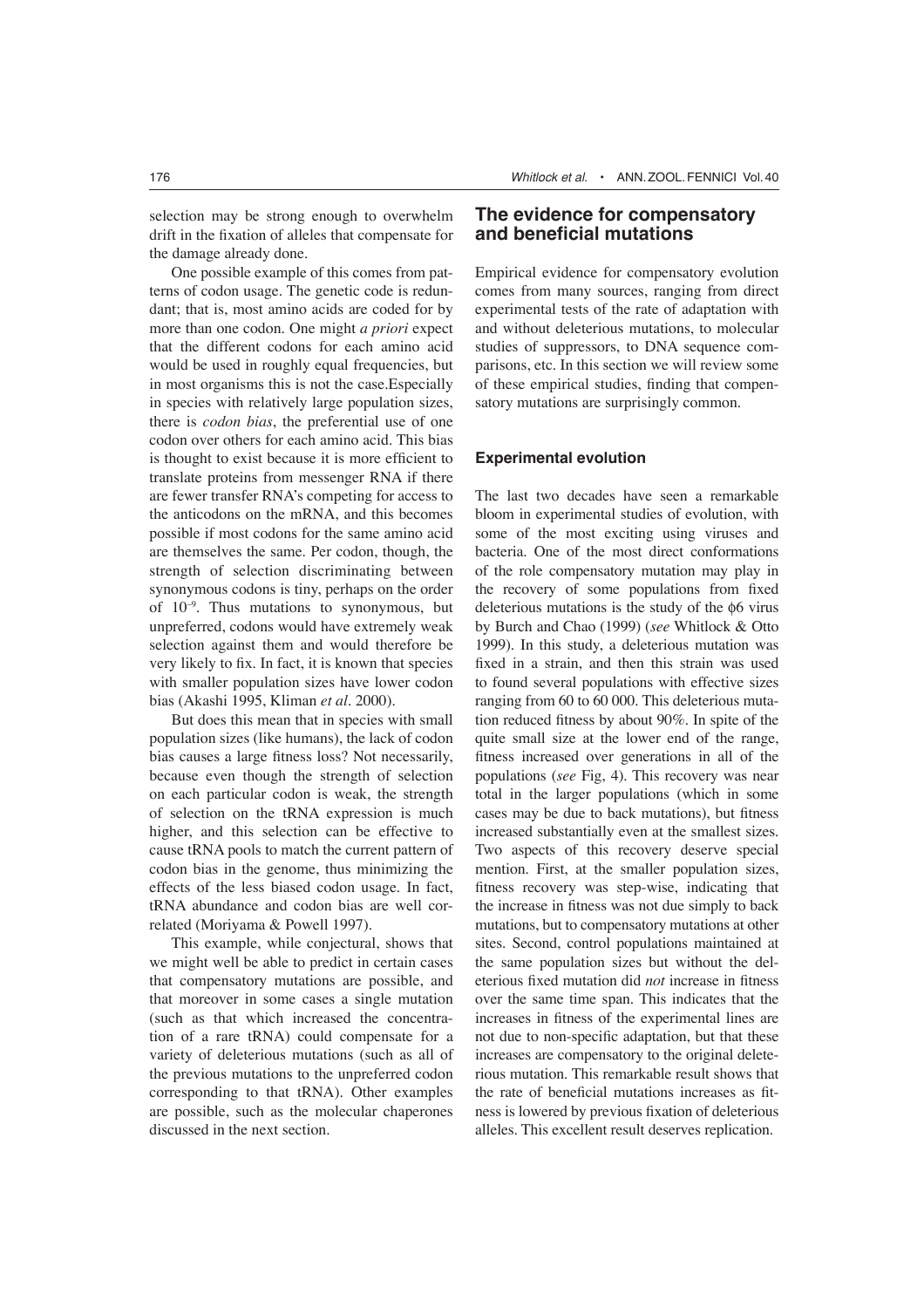

Fig. 4. Recovery of fitness in  $\phi$ 6 bacteriophage populations initially fixed with a major deleterious mutation (from Burch & Chao 1999). The effective population sizes of these populations are approximately six times greater than the bottleneck sizes given in the legends of each figure. Larger population sizes recovered quickly and nearly completely in fitness, while at smaller N<sub>s</sub> the populations recovered by a series of steps. In all cases, fitness increased over subsequent evolution, even at the smallest population sizes, showing the power of reverse and compensatory mutations to allow recovery even at relatively small population sizes (*see* Whitlock and Otto 1999).

Compensatory mutation has also been experimentally observed in bacteriophage T7 (Rokyta *et al*. 2002). Following the deletion of the viral ligase gene, fitness dropped enormously, but most of this fitness was recovered by compensatory changes to other genes. In contrast, an experiment with  $\phi X174 -$  in which the target gene was not deleted but mutated — showed no compensatory changes, but a high rate of back mutation (Crill *et al*. 2000). Compensatory adaptation has also been observed in *Escherichia coli*. An experiment that compared the rate of adaptation of a well-adapted genotype to mutant genotypes derived from the same strain found much faster increases in fitness in the mutant strains that originally had low fitness (Moore *et al.* 2000). Rapid recovery from accumulation of deleterious mutations has also been seen in the eukaryote *Caenorhabditis elegans* (Estes & Lynch 2003). Unfortunately, it is not known whether the subsequent adaptation in these latter experiments is due to back mutation or compensation at other sites. All of these other experiments show the potential for back and compensatory mutations, but they were conducted at large population sizes so the role of compensation in recovery from small population size is undetermined.

#### **Suppressors**

While the experimental evolution studies just described intentionally looked for the evolution of compensation, a much more common occurrence is that compensatory mutations evolve in lab strains, even when they are unobserved or undescribed. A constant problem in the maintenance of lab stocks of mutant strains is that compensatory mutations (called suppressors in this context) appear, partially or completely masking the phenotypic effects of the alleles being maintained in the strain.

Suppressor mutations are so common that they have become a molecular tool themselves.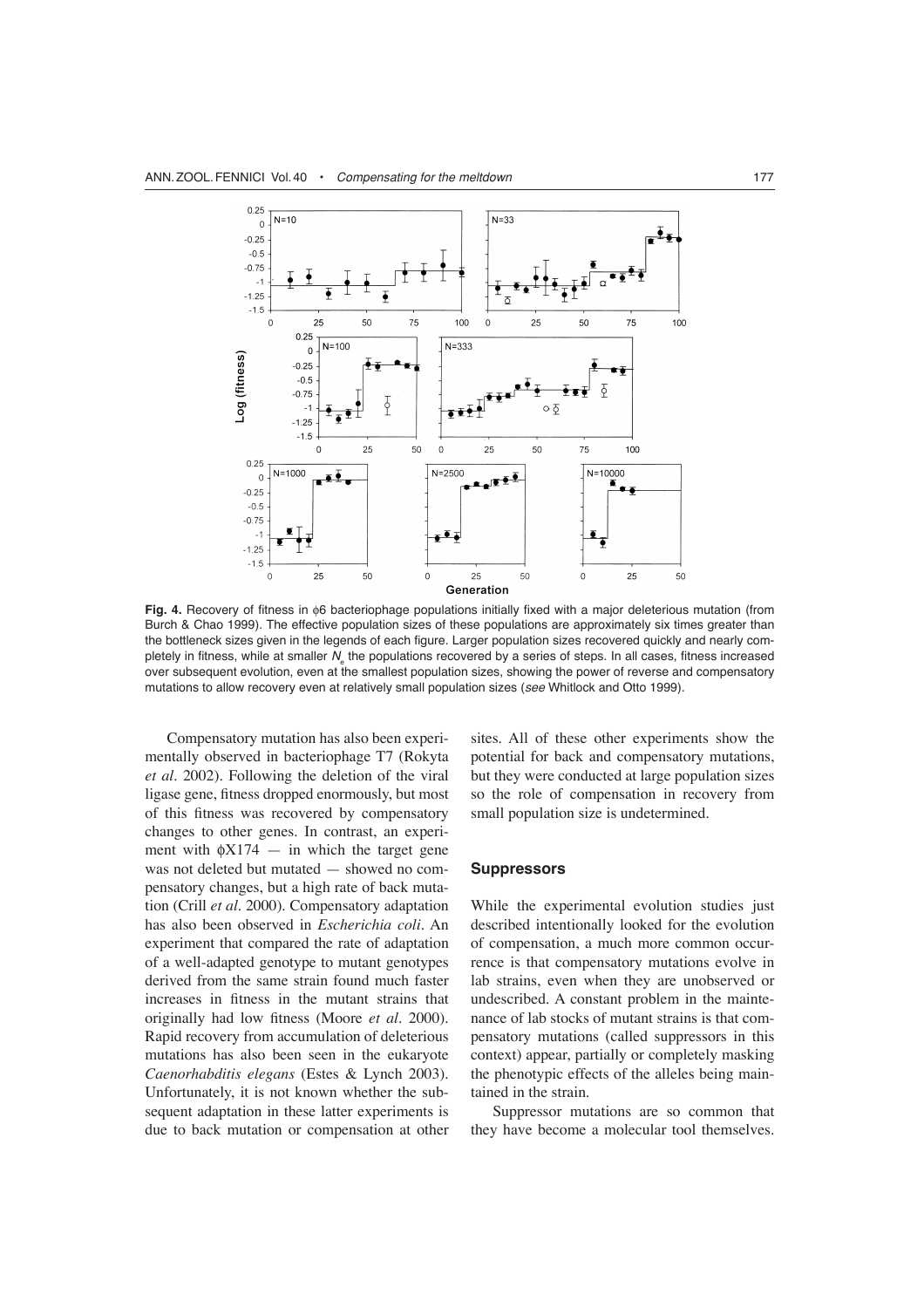Information about the ways suppression can occur and the genes involved can be a powerful tool for understanding the molecular biology of a gene or process. Several ways have been identified by which suppression might occur, and these have been nicely reviewed by Prelich (1999). The following discussion draws heavily on his summary.

Prelich identified six mechanisms of suppression, all of which have several known examples (*see* Prelich 1999). They are:

- 1. *Intragenic suppression*: Changes in the same gene as the original mutation that ameliorate the effects of the first mutation. These changes can be at same codon or elsewhere in the coding region.
- 2. *Informational suppression*: Mutations in the translational machinery that suppress nonsense or frameshift mutations. These can involve changes in the tRNA, ribosomal subunits, etc. This class of suppressor seems unlikely to be without fitness costs, and it therefore may be unlikely in natural evolution.
- 3. *Changes in the amount of mutant protein*: One obvious way to correct for the deficiency caused by a mutant protein of slightly lowered activity is to increase the amount of that protein in the cell. This can be done by gene duplication, increased expression, translation or stability of the protein, or by mutations in the translational machinery.
- 4. *Changes in the activity of the mutant protein*: Over and above changes in the protein itself, increased activity can come from changes in other proteins that the protein directly interacts with, such as regulatory subunits. Also in this category are changes in the post-translational modification of the protein.
- 5. *Changes in the activity of mutant pathways*: As mentioned in the previous section, changes to the sequence or expression of other proteins in the same pathway can also compensate for deleterious changes to a protein.
- 6. *Changes to other pathways*: Perhaps more surprisingly, sometimes changes to other pathways can compensate for deleterious

mutations. For example, changes to the lactose permease gene in *E. coli* can compensate for mutations in maltose permease, even thought the lactose transport pathway is not normally involved in maltose transport (Shuman & Beckwith 1979).

It is important to note that the study of suppressors is dominated by their effects on phenotype, not fitness. It is unclear to what extent these suppressors change fitness (indeed even the fitness effects of the original mutations are normally left unmeasured). The fitness consequences of mutants and their suppressors represents a ripe area for evolutionary biologists to use the fruits of molecular biologists' labor.

#### **Molecular chaperones**

Some examples of compensatory mutations seem to be very specific to the previous deleterious mutation, but fascinatingly some classes of compensatory mutations act more generally. One particularly good example of these mechanisms is a class of proteins called molecular chaperones. The proteins interact physically with other proteins to stabilize their configuration, thereby preserving more of their function in the presence of genetic or environmental disturbance. Chaperones include the heat shock proteins (Hsp) that have been well-studied in many taxa. Drosophila and Arabidopsis with defective Hsp express greater phenotypic effects (and presumably lower fitness) than individuals with fully functional Hsp (Queitsch *et al.* 2002, Rutherford & Lindquist 1998).

The compensatory power of molecular chaperones was dramatically demonstrated by a study of the chaperone GroEL in *E. coli* (Fares *et al*. 2002). Strains of *E. coli* with higher levels of deleterious mutations had much lower fitness than the wild type from which they were derived. However, when GroEL expression was increased, much of the fitness deficit disappeared (*see* Fig. 5). Moreover, higher GroEL expression in the wild-type flies was deleterious, showing that the effects of GroEL were epistatic and compensatory in the strictest sense.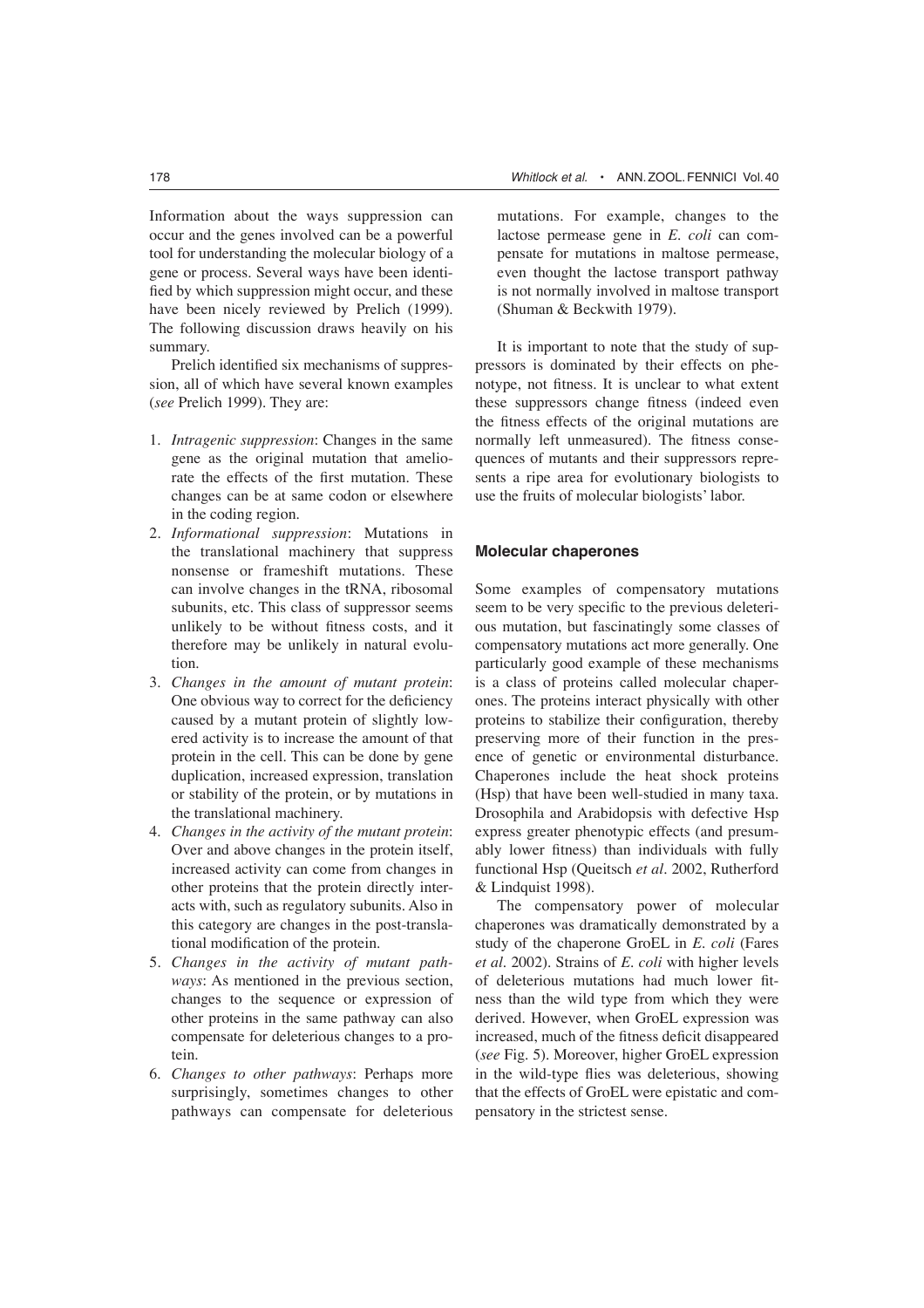#### **Compensating for pleiotropic effects**

Another source of evidence on the potential for compensation comes from the study of deleterious pleiotropic effects of fixed major alleles. When an allele is fixed as a result of strong selection on one aspect of physiology or morphology, very commonly this allele will have deleterious effects outside the context of this specific selection. For example, exposure to pesticides, antibiotics, or other toxins often selects for alleles of large effect that reduce the harmful aspects of the toxin (Orr & Coyne 1992), but these resistance alleles often have fitness costs in the absence of the toxin. These "resistance costs" themselves are subject to evolution, and commonly these costs are ameliorated by compensatory adaptation, even if their resistance effects remain intact.

One striking example of compensatory evolution with resistance alleles comes from the study of antibiotic resistance in *E. coli* (Schrag & Perrot 1996, Schrag *et al*. 1997, Levin *et al*. 2000). In these studies, three streptomycin resistant strains were evolved for 180 generations in the absence of streptomycin, during which time the fitness consequence of the resistance allele was reduced from a  $14\%$ – $19\%$  cost to a  $3\%$ – $25\%$ advantage, depending on the strain. Not only were the fitness costs reduced, but the resistance allele actually became advantageous even in the absence of streptomycin. Moreover, the variation among lines in the fitness advantage demonstrates that the mode of compensation varied somewhat among strains; in other words, this is evidence that there is more than one way for this compensation to occur. In short, an allele that was deleterious in a given environment (with no streptomycin) became advantageous in that same environment by compensatory adaptation at other sites. Such compensatory evolution (although not so complete) has been observed in other species and with other antibiotics (Reynolds 2000, Cowen *et al*. 2001).

## **Sequence comparisons**

One particularly rich potential source for evidence for compensatory mutations comes from



**Fig. 5.** Fitness in non-mutator (black bars) and mutator (white bars) strains of *Escherichia coli*. Mutated lines (which had undergone > 3000 generations of mutation accumulation) had significantly reduced fitness relative to their ancestor. Overexpression of the molecular chaperone GroEL in the *GroE<sup>c</sup>* lines compensated for most, but not all, of this fitness loss. (Redrawn from Fares *et al*. 2002).

looking at correlated changes in nucleic acid sequence data. The classical example of this is the RNA–RNA bonds made in stem-loop formation. For example, in the transfer RNA cloverleaf pattern, RNA bonds by Watson-Crick pairing to form double-stranded sections from a singlestranded molecule (*see* Fig. 6). This pairing is extremely important to the secondary structure, and therefore the function, of the molecule. Parsch *et al*. (2000) have shown that changes in one part of the molecule co-occur with other, compensatory changes. This covariance could be the result of double mutations or of compensation subsequent to the fixation of a deleterious mutation, but in any case they demonstrate the potential for compensation. Parsch *et al*. (2000) have also demonstrated this sort of compensation in 5S ribosomal RNA, ribonuclease P RNA, eukaryote small subunit RNA, and mRNA from the 3´ untranslated region of *bicoid* in *Drosophila.* They have experimentally confirmed with Adh mRNA that single deleterious changes can be compensated for by subsequent changes (Parsch *et al.* 1997).

This sort of coevolution is not limited to RNA, but has also been inferred in DNA and protein evolution as well (Hancock *et al*. 1999, Peixoto *et al*. 1998, Fukami-Kobayashi *et al*. 2002). For example, the *even-skipped* stripe 2 element (S2E) is an enhancer of the expression of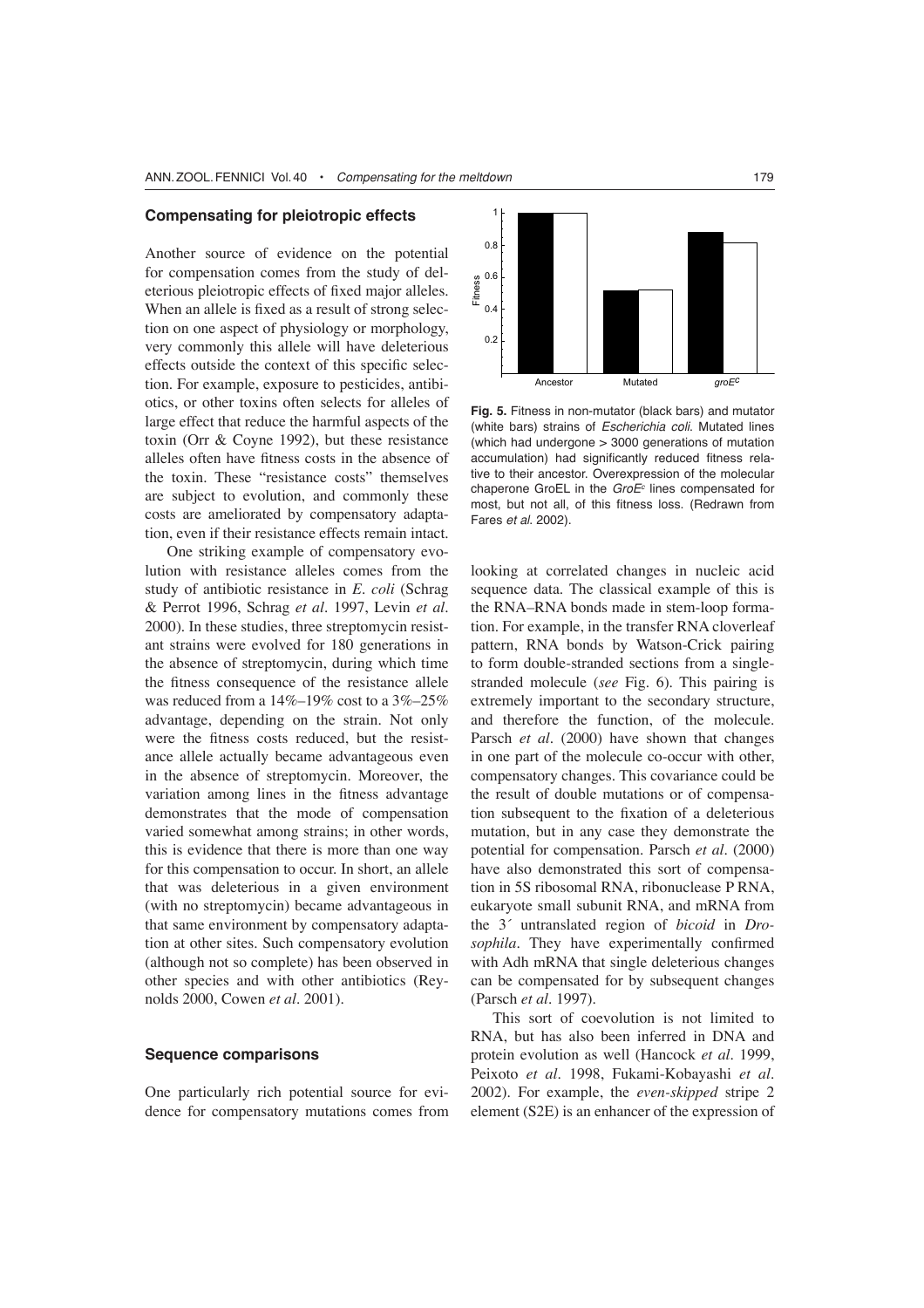

**Fig. 6.** RNA folding and the potential for compensatory mutation. The triangular figure in the upper right maps each position in the tRNA sequence to every other position. Dark points represent pairs of sequences identified by Parsch *et al*. (2000) as being involved in the formation of stem helices; the numbers next to these points correspond to the stems in the secondary structure of tRNA in the lower left. Individual mutations within these helices should be deleterious, but they could be compensated by mutations at the matching position. (Reprinted from Parsch *et al*. 2000).

the second transverse stripe in *Drosophila melanogaster* embryos. *Drosophila melanogaster* and *D. pseudoobscura* differ in the sequence for the enhancer, but if the sequence from one is transformed into the other, expression patterns are normal (Ludwig *et al*. 1998). However, these two species' sequences differ in multiple ways. If a chimeric construct is created with the 5´ end from one species and the 3´ end from the other, expression is no longer normal (Ludwig *et al.* 2000). Ludwig *et al.* suggest this as an example of stabilizing selection, where an initial deleterious change has been compensated for by subsequent mutations, which by themselves would have been deleterious as well.

#### **Measuring substitution rates**

Finally, sequence comparisons among related taxa can give us estimates of the numbers of beneficial mutations that have fixed over evolutionary time. Building on the logic of the McDonald-Kreitman test (1991), Smith and Eyre-Walker (2002) were able to calculate the genomic rate of fixation of beneficial mutations by comparing patterns of variation in synonymous and nonsynonymous changes in coding sequences. By comparing sequences for 35 genes in *Drosophila yakuba* and *D. simulans*, they were able to estimate that about 45% of amino acid substitutions between the two species were the result of positive selection. This translates into a new fixation of a beneficial allele about once every 450 generations. There is no way to estimate from these data the strength of selection for these changes, but nonetheless it shows that beneficial mutations are surprisingly common.

## **Discussion**

In recent years, we have come to see that mutations affecting fitness are ubiquitous, that the average effect of these mutations before selection is to decrease the mean fitness of the population, and that many species of conservation concern are small enough that some of these mutations will fix by genetic drift. Considering deleterious mutations alone, this process would continue until the population was not able to replace itself, and extinction would result. For populations of size below approximately 1000, this decline to extinction, the mutational meltdown, would happen on a short enough time scale that we would have genetic cause for concern for the future of many species (Lynch *et al.* 1995, Lande 1995, 1998). This boundary of  $\sim$ 1000 is not a critical threshold, but the time to extinction increases rapidly above this point.

Yet these analyses have always begged the question — Why haven't all species, indeed all evolutionary lineages, gone extinct by now, after billions of years of biotic evolution? The answer is clearly that not all mutations are deleterious, but some fraction are beneficial. A low level of beneficial mutations can balance the effects of drift on deleterious alleles.

This is possible above a certain population size, which we have called the critical effective size. Above this  $N_{\text{ecrit}}$ , deleterious alleles fix at a sufficiently low rate that beneficial alleles can at least balance their effects. Below this critical size, however, the rate of fixation of deleterious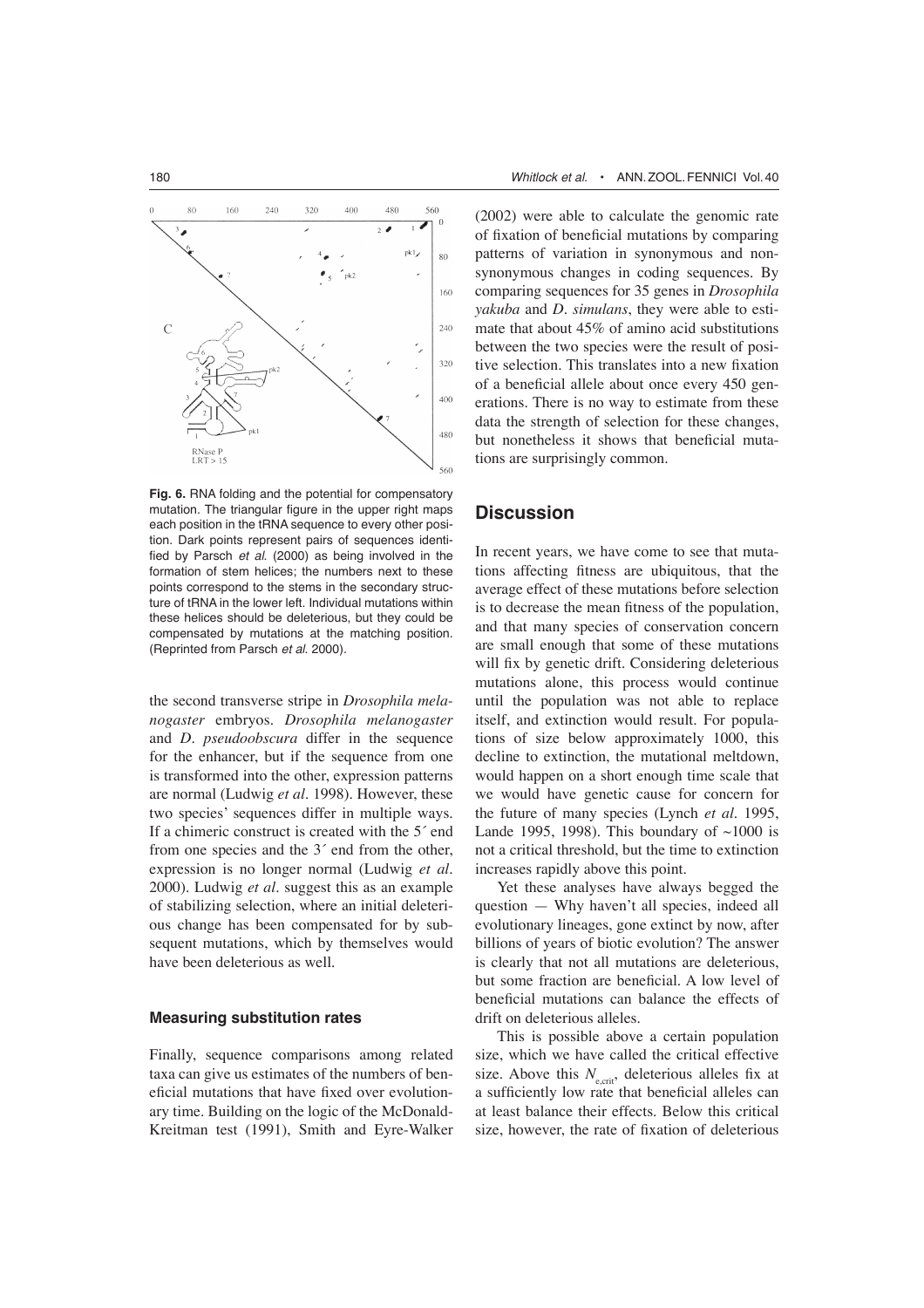alleles increases, and fitness will decline over time. What determines this critical effective size is the relative rates of beneficial and deleterious mutations,  $U_p/U_p$ , and the mean effects of these new mutations. When beneficial alleles are very rare or have low mean effects, the critical effective size becomes higher.

As we have seen, however, the story is not so simple as this. As deleterious mutations accumulate in a population, the mean fitness declines, but with lower mean fitness there is a greater potential for beneficial mutations. The increase in the possibility of beneficial mutations comes as a result of the potential for compensatory mutation. As fitness declines, then, the ratio  $U_D/U_B$  decreases, and the critical  $N_e$ , therefore, becomes lower. Thus we need to find the value of  $N_{\text{scrit}}$  after fitness has already declined to equilibrium after previous population size declines. We should find the values of  $U_p/U_p$ ,  $\lambda_p$ , and  $\lambda_p$  when the population is on the verge of sustained fitness decline, and these values would give  $N_{\text{scrit}}$ . We know compensation is possible, looking at the examples given in the second half of this paper. But we still lack quantitative estimates of the beneficial mutation rates and effects with compensation. Unfortunately, we do not have good estimates of these values even in healthy populations. If we can succeed at getting estimates of beneficial mutations in any population that we know can persist, then these values would serve to give a *conservative* value of  $N_{\text{scrit}}$ .

Practically, then, what should we recommend? The conclusions derived from these analyses are not that different from those of Lynch *et al*. — maintain a minimum population size in the thousands. (This comes from the idea of a minimum  $N_{\alpha}$  in the hundreds, and then accounts for the fact that  $N_e$  is often an order of magnitude lower than the census size.) The difference is in the expectation of what happens above this critical size. With beneficial mutations allowed, populations will persist indefinitely if their effective size is above  $N_{\text{ecrit}}$ . Without beneficial mutations, a population of any size is expected to go extinct, albeit on a large time scale.

The time scale of fitness changes is important. It turns out that a population below  $N_{\text{ecrit}}$ will decline in fitness much faster than a population the same degree over  $N_{\text{ecrit}}$  will increase in

fitness (Whitlock 2000). Thus it is key that populations not be allowed to drop even temporarily below  $N_{\text{ecrit}}$ , because the recovery time from this drop can be very long indeed.

The ability of genetic systems to compensate for loss of fitness in so many ways is remarkable. Moreover, the variety of mechanisms that allow this compensation is very great. Yet there must be limits to this compensation. For example, some types of mutation must be easier to compensate than others. A point mutation can always be repaired by a back mutation, but a deletion of a large part or whole of a gene would be much more difficult to fix by reverse mutation. Moreover, a point mutation can potentially be compensated by intragenic means (which are quite common form of compensation, *see* Prelich 1999), but a deletion of a gene obviously precludes this class of compensation.

Most of the evidence we have presented about compensation does not show complete compensation, but leaves the organism slightly lower in fitness than the original genotype. There are exceptions (e.g. Levin *et al*. 2000), and it is possible that not enough time has been allowed for full compensation in most of the studies. Yet the fact remains that we might expect, at least in the short term, even compensated genotypes to have lower fitness than their ancestors.

This review has left more questions than answers, yet these provoke a research program. We desperately need estimates of the rate of beneficial new mutations and of the distributions of their effects. Failing other ways of doing this, we might even be able to use the concepts of critical effective size to get rough ideas of these rates. If we could experimentally determine  $N_{\text{c}}$ <sub>crit</sub>, we could at lest have some information about the relative rate and sizes of beneficial and deleterious mutations. Coupled with mutation accumulation experiments, which give estimates of  $U_{\rm p}$ and  $\lambda_{\rm p}$ , this would give us some leverage on finding similar values for beneficial mutations. Another line of research that would be very important would be the replication of the results of the experiments of Burch and Chao (1999), but with replication of population sizes and initial deleterious mutation and especially over a broader range of taxa. Furthermore, we need to have better theoretical predictions of the propen-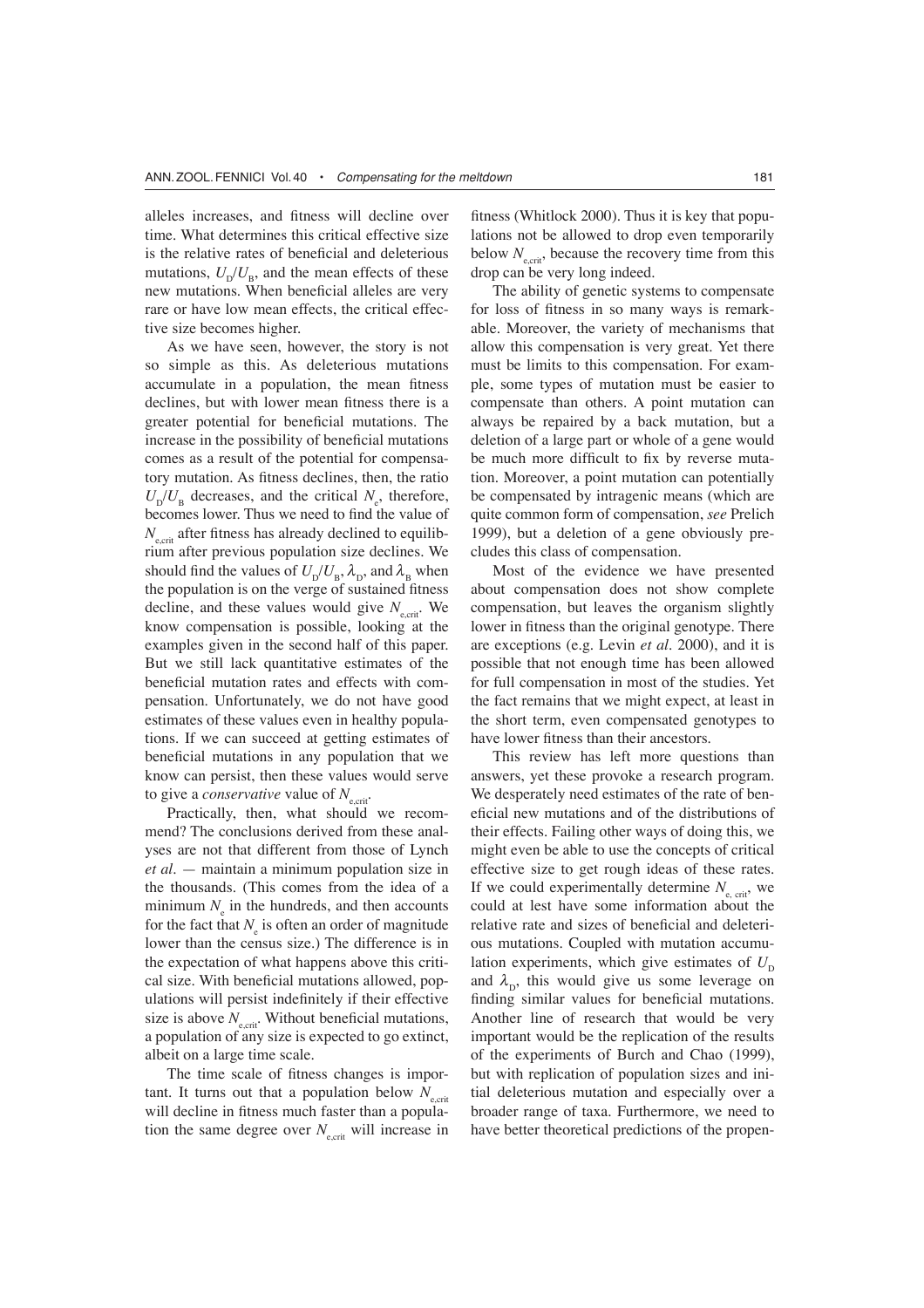Finally we want to emphasize that these genetic risks facing threatened populations are not the most important threats in most cases. In the short term, populations much below the critical  $N_{\perp}$  are at great risk of extinction from purely ecological reasons, either demographic stochastic effects or more importantly ecological catastrophes. More important than either of these of course is avoiding the kind of catastrophic reduction of population size that humans are capable of; that is, solving the complex sociological and economic problems that allow a species to have enough habitat and protection from disturbance to persist. In order to make these difficult short-term fixes worthwhile, though, we must ensure that we leave enough individuals in a species to allow its future persistence in the face of mutational problems.

The likelihood of extinction in small populations by genetic meltdown is still unknown, but the possibility is a scary one. Moreover, many species are naturally small in number, and we need to understand evolution in small populations to understand evolution in perhaps most species on earth. We therefore need to understand more about the interplay between beneficial and deleterious mutations, and the epistatic role of compensatory mutations promises to be very important.

## **Acknowledgments**

This work has been supported by the Natural Science and Engineering Research Council (Canada).

# **References**

- Akashi, H. 1995: Inferring weak selection from patterns of polymorphism and divergence at "silent" sites in *Drosophila* DNA. — *Genetics* 139: 1067–1076.
- Burch, C. L. & Chao, L. 1999: Evolution by small steps and rugged landscapes in the RNA virus f6. — *Genetics* 151: 921–927.
- Charlesworth, D., Morgan, M. T. & Charlesworth, B. 1993: Mutation accumulation in finite outbreeding and

inbreeding populations. — *Genet. Res.* 61: 39–56.

- Cowen, L. E., Kohn, L. M. & Anderson, J. B. 2001: Divergence in fitness and evolution of drug resistance in experimental populations of *Candida albicans*. — *J. Bact.* 183: 2971–2978.
- Crill, W. D., Wichman, H. A. & Bull, J. J. 2000: Evolutionary reversals during viral adaptation to alternating hosts. — *Genetics* 154: 27–37.
- Crow, J. F. 1948: Alternative hypotheses of hybrid vigor. — *Genetics* 33: 477–487.
- Estes, S. & Lynch, M. 2003: Rapid recovery in mutationally degraded lines of *Caenorhabditis elegans*. — *Evolution*. [In press].
- Fares, M. A., Ruiz, M. X., Moya-González, A., Elena, S. F. & Barrio, E. 2002: GroEL buffers against deleterious mutations. — *Nature* 417: 398.
- Fisher, R. A. 1930: *Genetical theory of natural selection*. — The Clarendon Press, Oxford.
- Frankham, R. 1995: Effective population size/adult population size ratios in wildlife: a review. — *Genet. Res.* 66: 95–107.
- Fukami-Kobayashi, K., Schreiber, D. R. & Benner, S. A. 2002: Detecting compensatory covariation signals in protein evolution using reconstructed ancestral sequences. — *J. Mol. Bio.* 319: 729–743.
- Hancock, J. M., Shaw, P. J., Bonneton, F. & Dover, G. A. 1999: High sequence turnover in the regulatory regions of the developmental gene *hunchback* in insects. — *Mol. Biol. Evol.* 16: 253–265.
- Hartl, D. L. & Taubes, C. H. 1996: Compensatory nearly neutral mutations: Selection without adaptation. — *J. theor. Biol*. 182: 303–309.
- Hartl, D. L. & Taubes, C. H. 1998: Towards a theory of evolutionary adaptation. — *Genetica* 102/103: 525–533.
- Holder, K. K. & Bull, J. J. 2001: Profiles of adaptation in two similar viruses. — *Genetics* 159: 1393–1404.
- Kacser, H. & Burns, J. A. 1973: The control of flux. *Symp. Soc. Exp. Biol*. 32: 65–104.
- Kacser, H. & Burns, J. A. 1981: The molecular basis of dominance. — *Genetics* 97: 639–666.
- Kimura, M. 1957: Some problems of stochastic processes in genetics. — *Ann. Math. Stat.* 28: 882–901.
- Kimura, M., Maruyama, T. & Ohta, T. 1963: The mutation load in small populations. — *Genetics* 48: 1303–1312.
- Kliman, R. M., Andolfatto, P., Coyne, J. A., Depaulis, F., Kreitman, M., Berry, A. J., McCarter, J., Wakeley, J. & Hey, J. 2000: The population genetics of the origin and divergence of the *Drosophila simulans* complex species. — *Genetics* 156: 1913–1931.
- Krakauer, D. C. & Plotkin, J. B. 2002: Redundancy, antiredundancy, and the robustness of genomes. — *Proc. Natl. Acad. Sci. USA* 99: 1405–1409.
- Lande, R. 1994: Risk of population extinction from fixation of new deleterious mutations. — *Evolution* 48: 1460–1469.
- Lande, R. 1995: Mutation and conservation. *Cons. Biol*. 9: 782–791.
- Lande, R. 1998: Risk of population extinction from fixation of deleterious and reverse mutations. — *Genetica*: 102/ 103: 21–27.
- Lenski, R. E., Rose, M. R., Simpson, S. C. & Tadler, S. C.